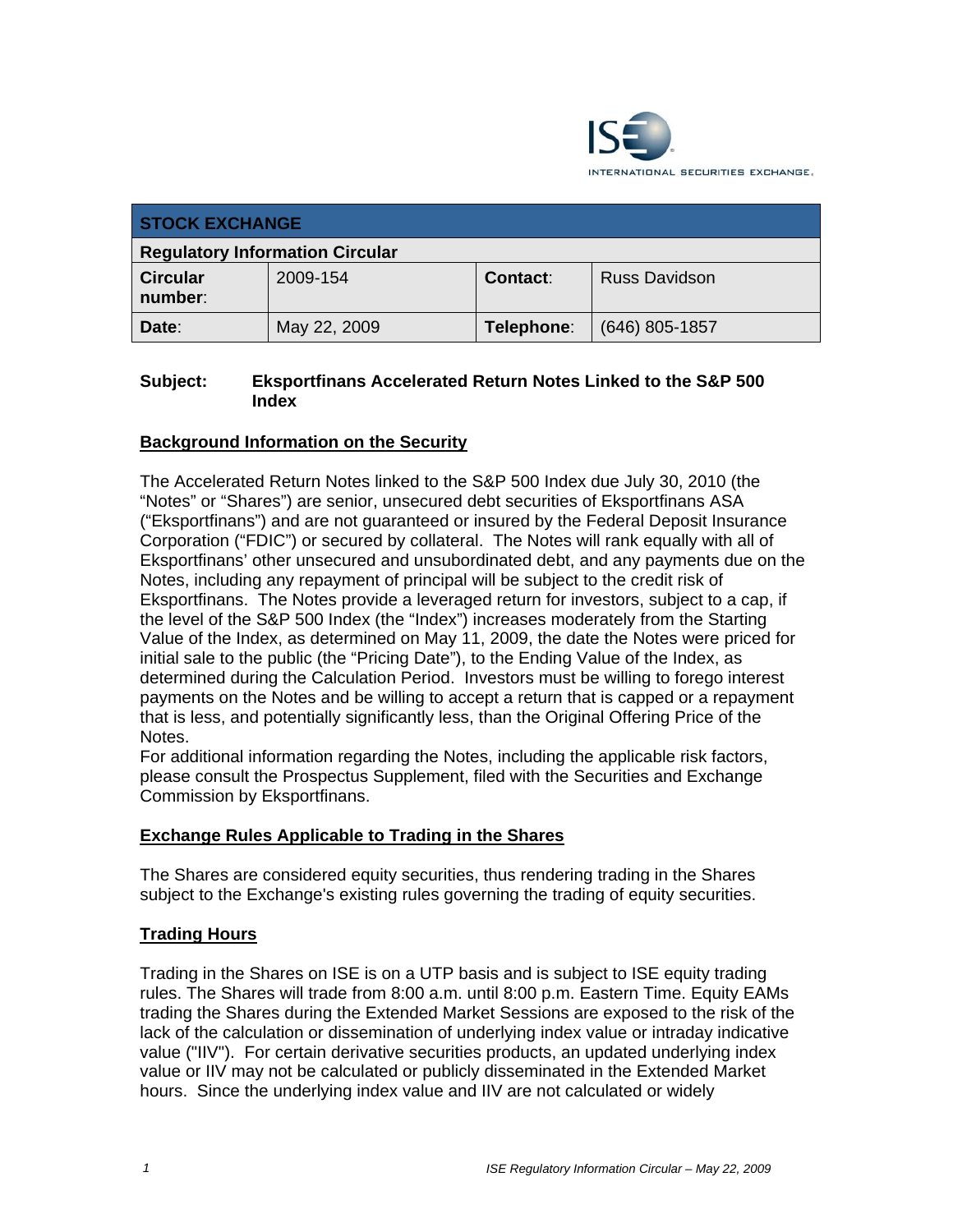disseminated during Extended Market hours, an investor who is unable to calculate implied values for certain derivative securities products during Extended Market hours may be at a disadvantage to market professionals.

# **Trading Halts**

ISE will halt trading in the Shares in accordance with ISE Rule 2101(a)(2)(iii). The grounds for a halt under this Rule include a halt by the primary market because it stops trading the Shares and/or a halt because dissemination of the IIV or applicable currency spot price has ceased, or a halt for other regulatory reasons. In addition, ISE will stop trading the Shares if the primary market de-lists the Shares.

### **Delivery of a Prospectus**

Pursuant to federal securities laws, investors purchasing Shares must receive a prospectus prior to or concurrently with the confirmation of a transaction. Investors purchasing Shares directly from the Fund (by delivery of the Deposit Amount) must also receive a prospectus.

Prospectuses may be obtained through the Distributor or on the Fund's website. The Prospectus does not contain all of the information set forth in the registration statement (including the exhibits to the registration statement), parts of which have been omitted in accordance with the rules and regulations of the SEC. For further information about the Fund, please refer to the Trust's registration statement.

**This Regulatory Information Circular is not a statutory Prospectus. Equity EAMs should consult the Trust's Registration Statement, SAI, Prospectus and the Fund's website for relevant information.**